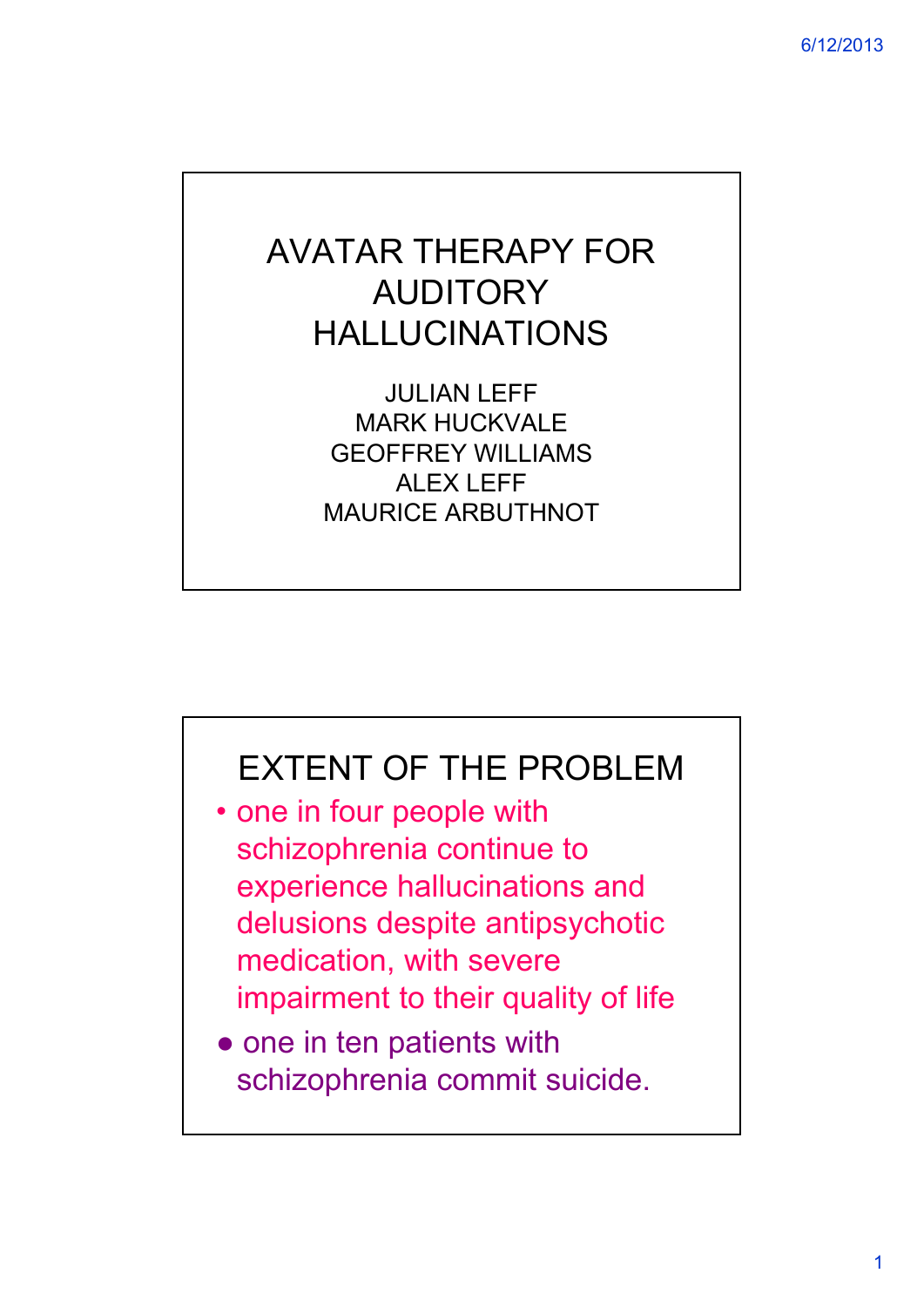

- when asked about the worst aspect of hearing persecutory voices, many people say 'the helplessness'
- people who are able to establish a dialogue with the 'voice' feel much more in control (Nayani & David, 1996)

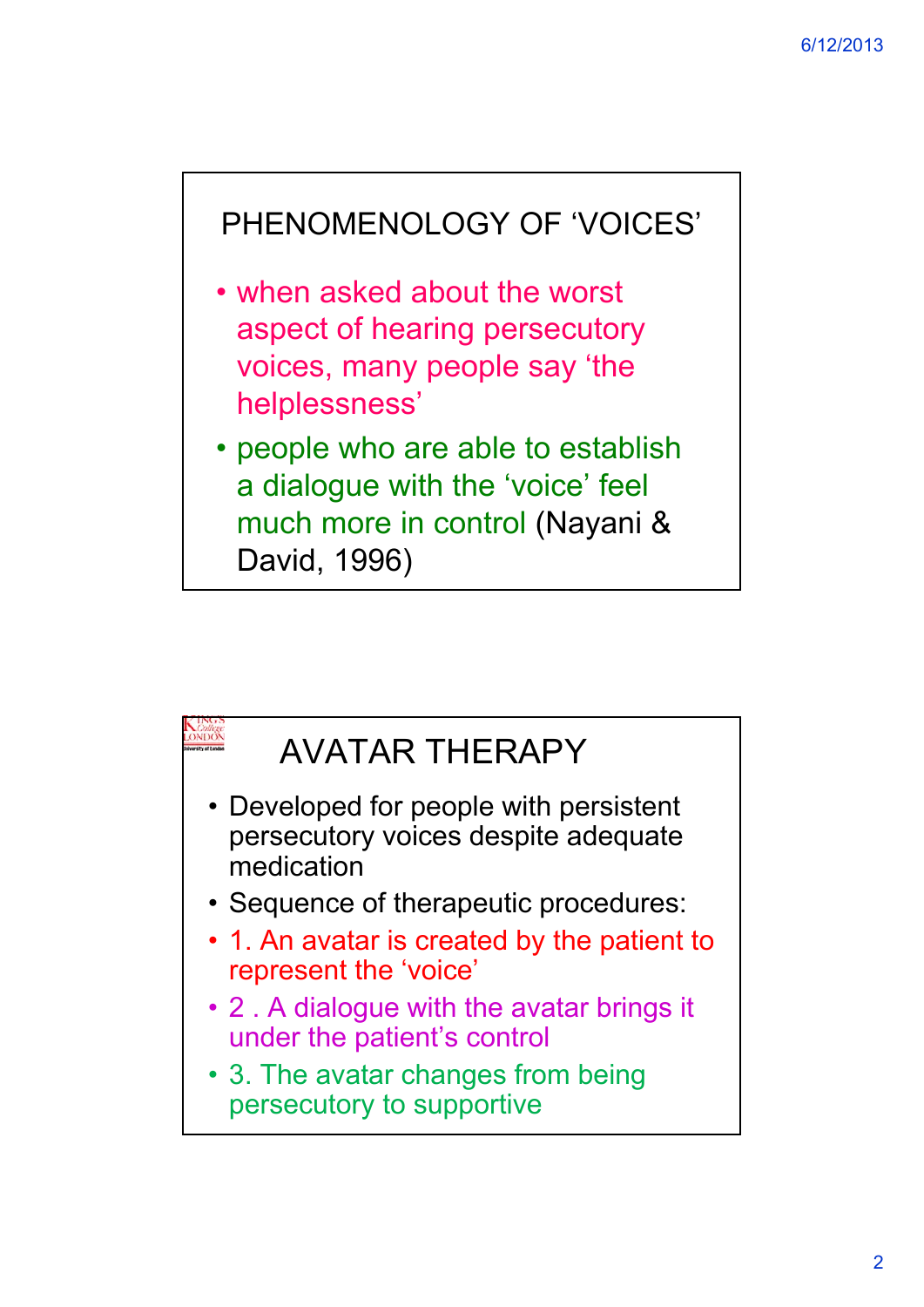

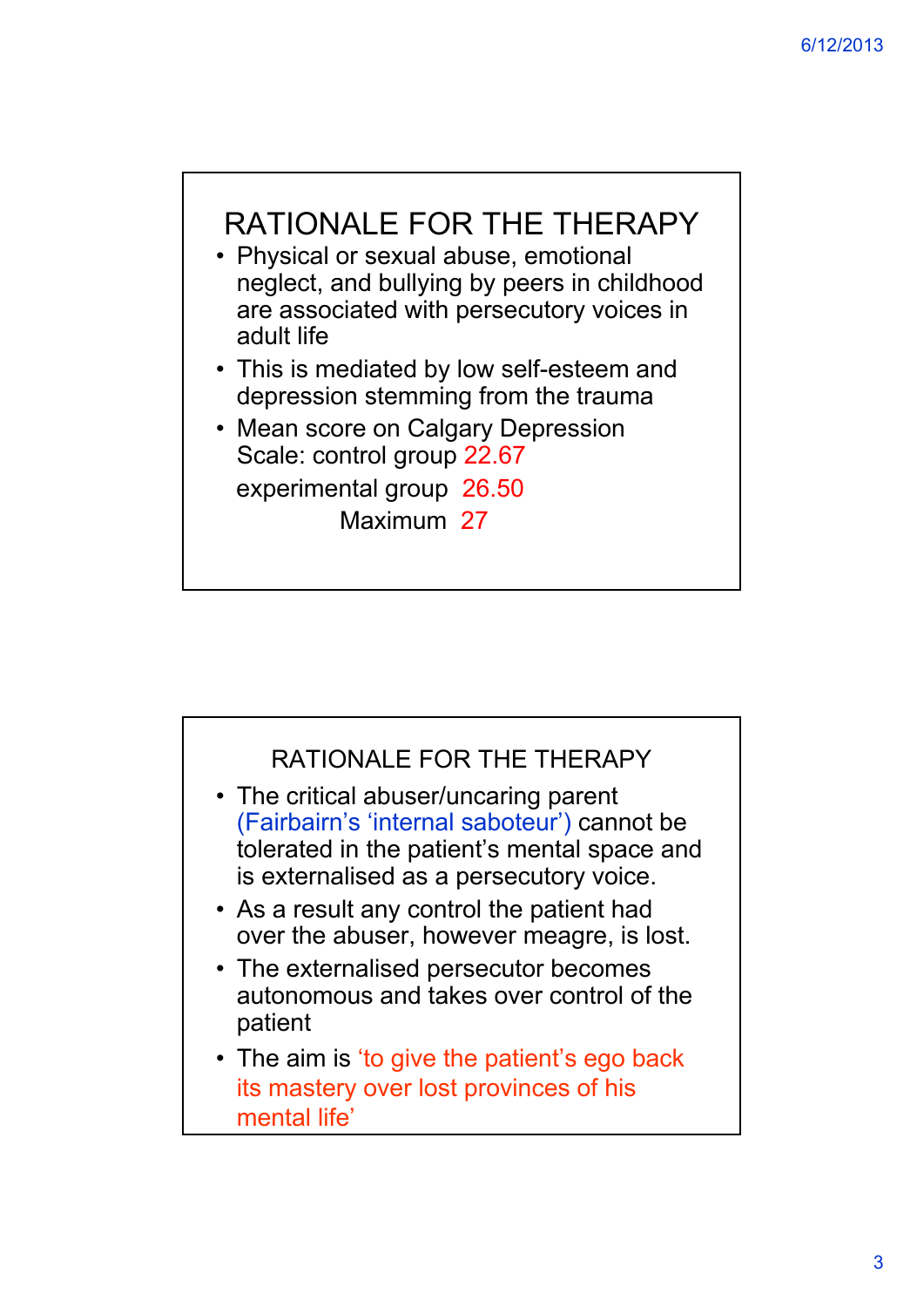

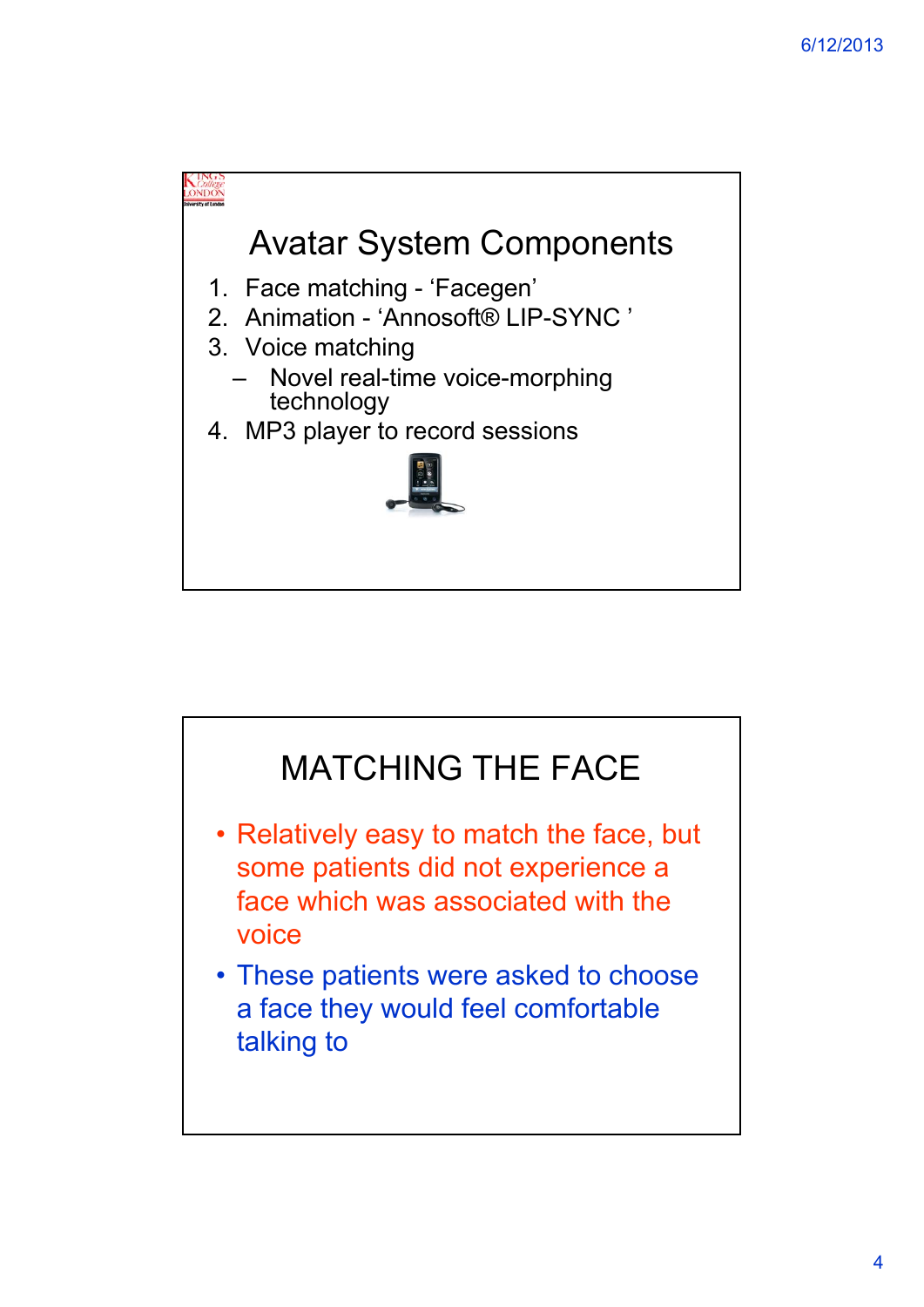

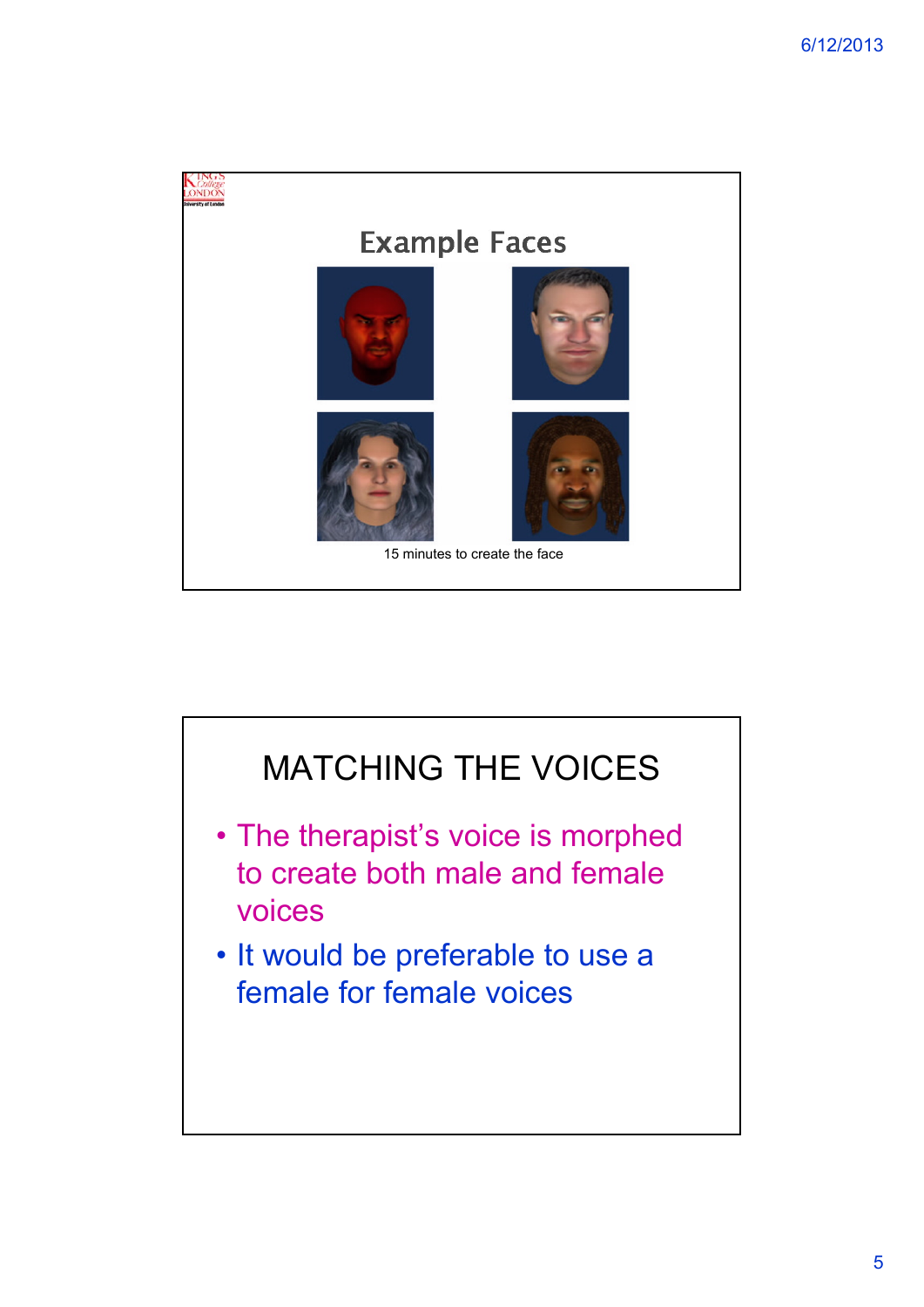

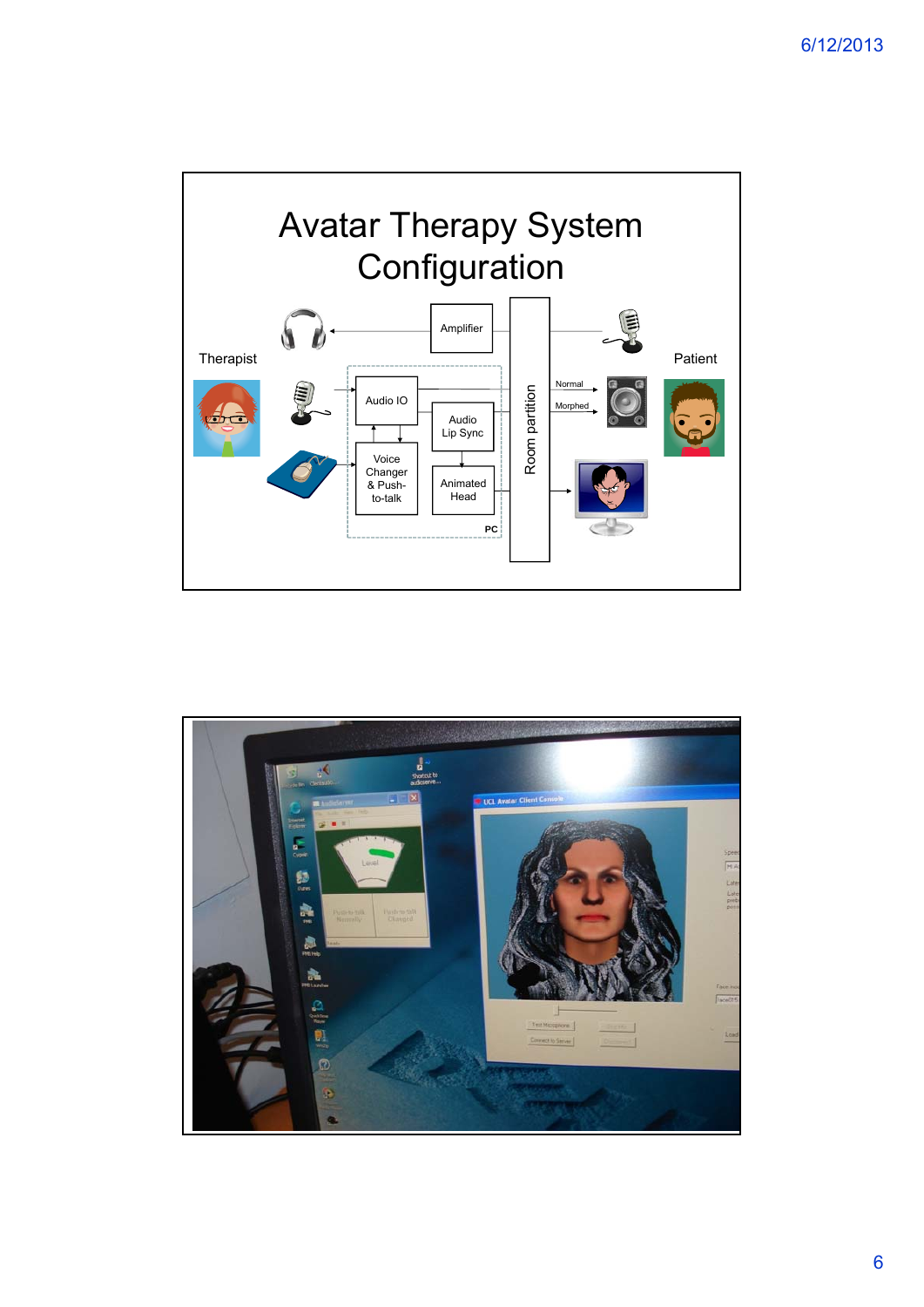

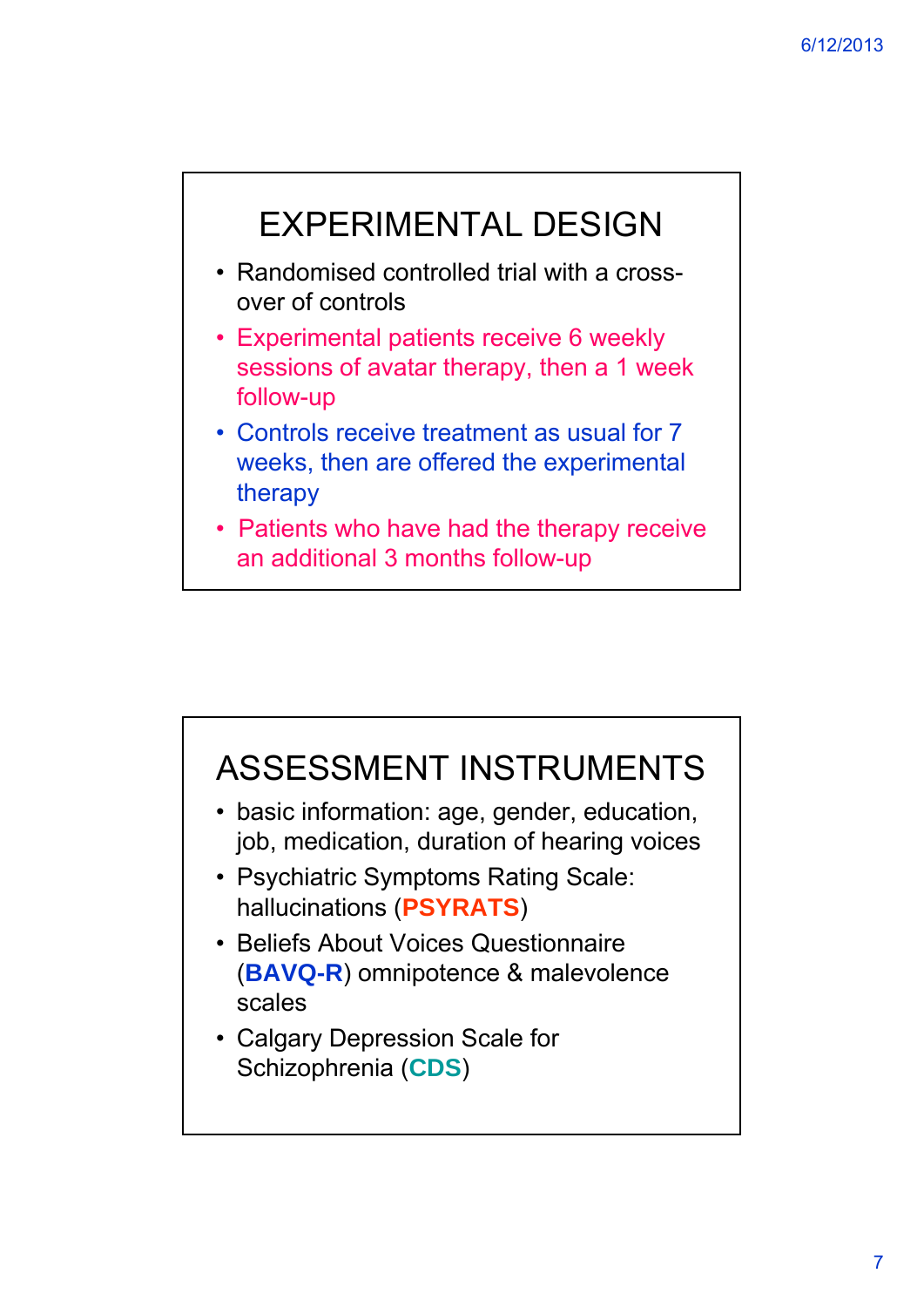### FOLLOW-UP ASSESSMENTS

- Conducted by a user-researcher who has heard persecutory voices in the past but has been free of voices for 8 years
- He is blind to the treatment status of the participants and the trial design



- 26 Participants recruited from community mental health teams in North London
- 14 Randomised to therapy and 12 to treatment as usual
- All controls followed up at 7 weeks
- 8 Controls accepted therapy
- 8 Experimentals completed therapy
- A total of 16 participants received therapy
- All 16 were followed up 3 months after the end of their therapy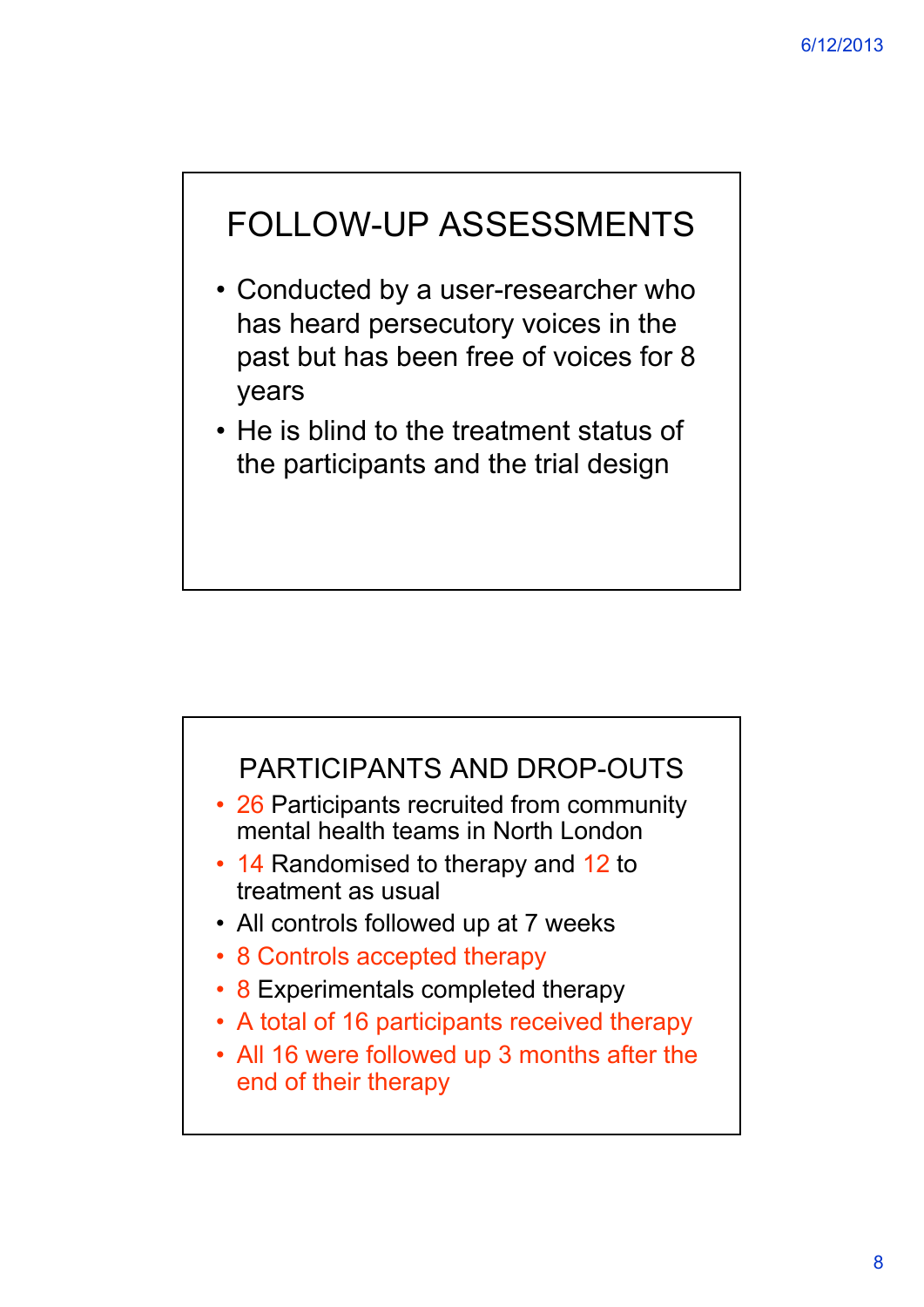#### 26 PARTICIPANTS

- Age: range 14-74
- Mean 37.7
- Gender: female 10, 38.5%
- Length of time hearing voices: range  $3\frac{1}{2}$  ->30 years
- Mode: >10 years

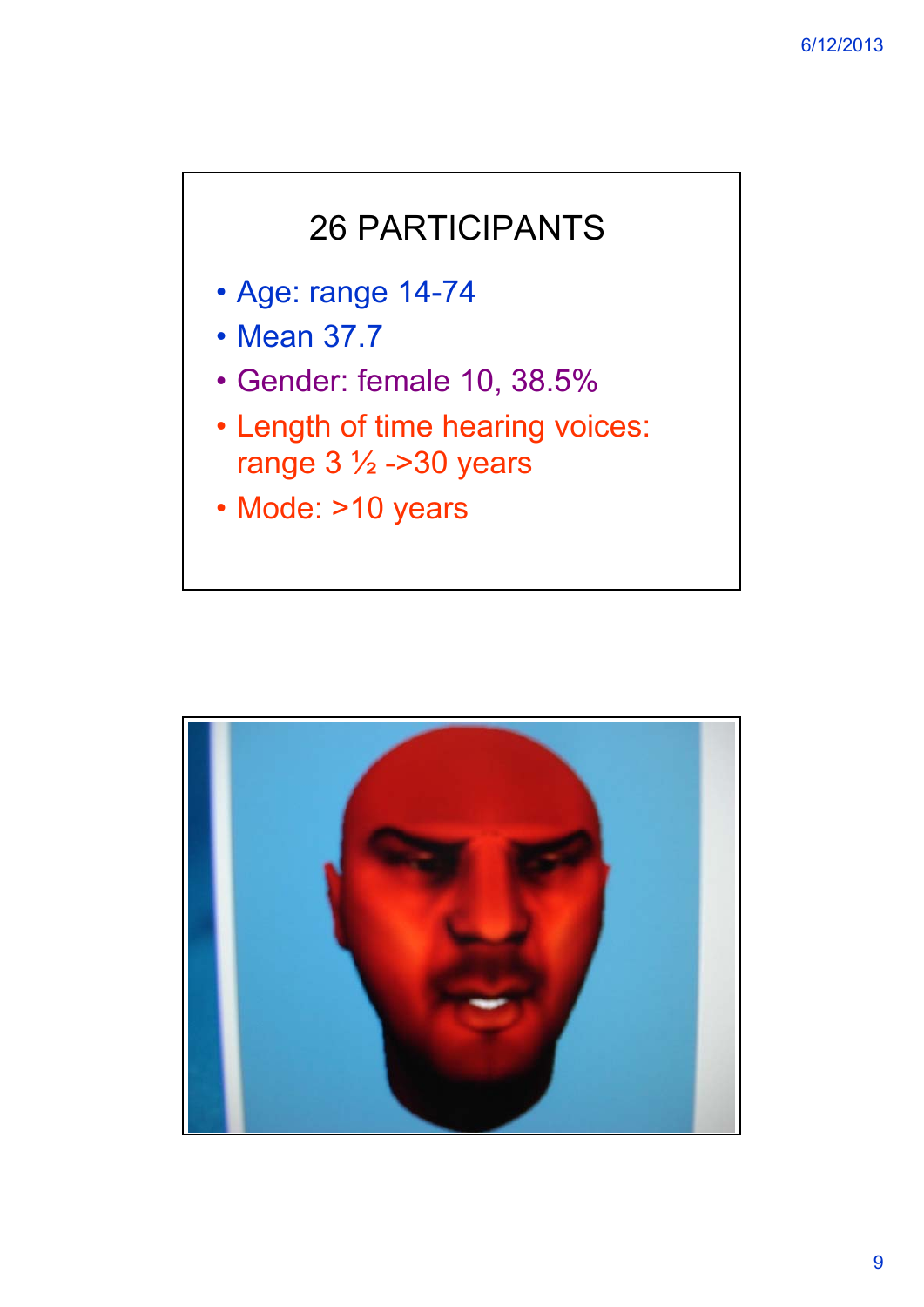

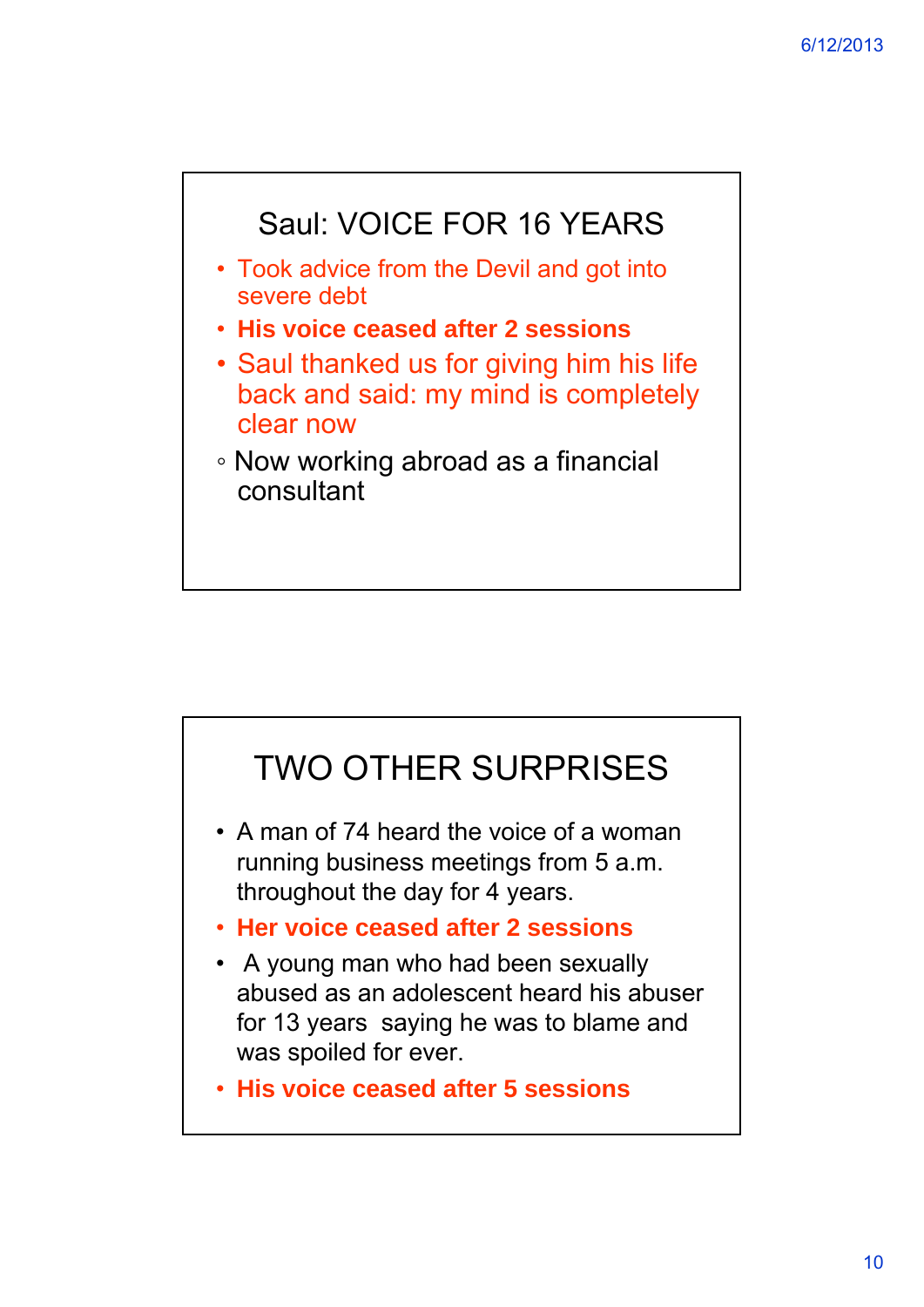

| William: CHANGES OVER TIME     |    |                          |                                             |  |  |  |  |
|--------------------------------|----|--------------------------|---------------------------------------------|--|--|--|--|
| <b>TIME</b>                    |    | <b>VOICES DEPRESSION</b> | <b>LOW</b><br><b>SELF-</b><br><b>ESTEEM</b> |  |  |  |  |
| <b>BASELINE</b>                | 30 | 11                       | $\mathbf{2}$                                |  |  |  |  |
| <b>AFTER</b><br><b>THERAPY</b> | 30 | 7                        | $\mathbf{2}$                                |  |  |  |  |
| <b>3 MONTH</b><br>F-U          | 24 | 3                        |                                             |  |  |  |  |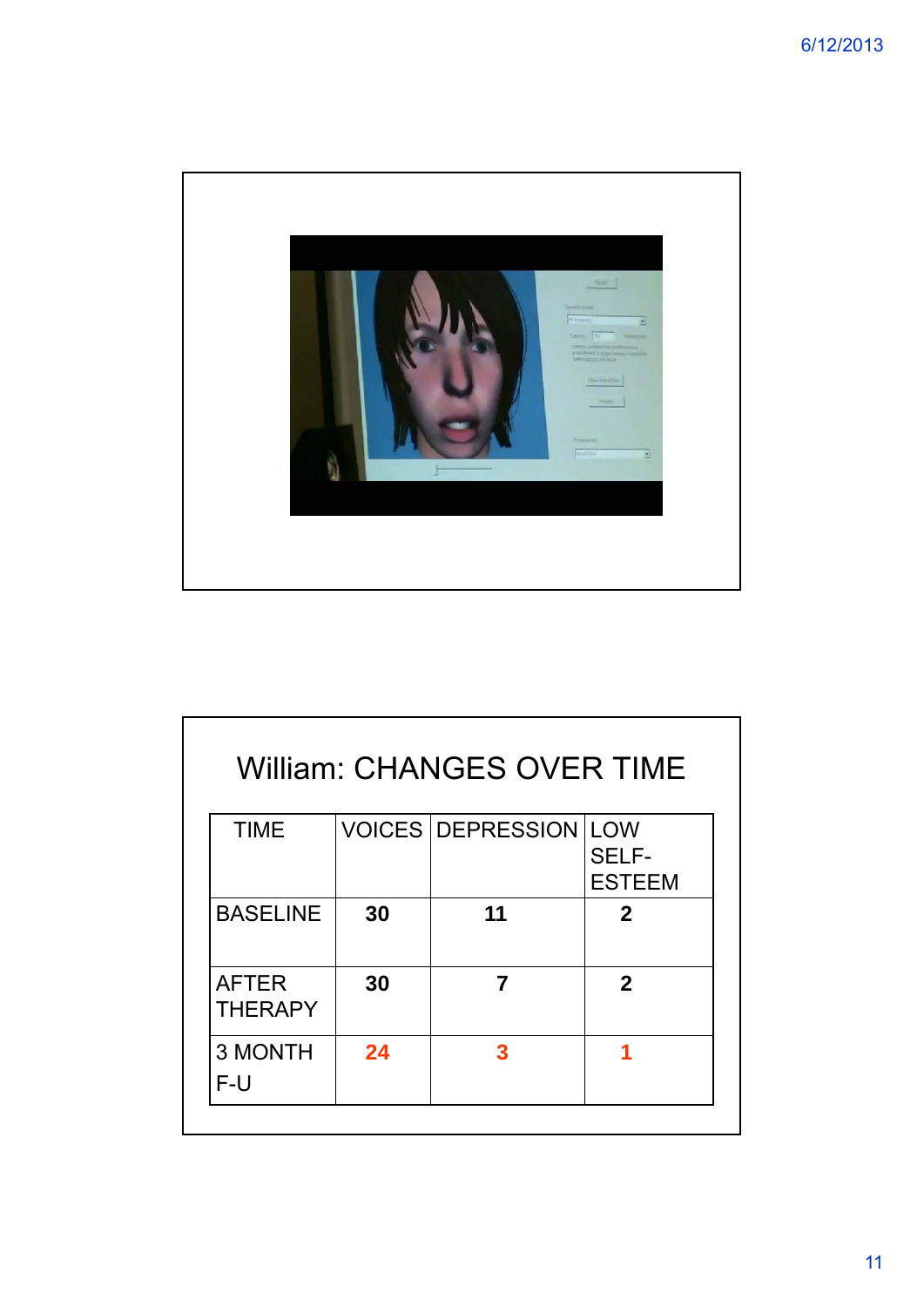| CHANGES IN TOTAL SCORES                                    |                                        |                                                 |                                    |  |  |  |  |
|------------------------------------------------------------|----------------------------------------|-------------------------------------------------|------------------------------------|--|--|--|--|
| <b>BETWEEN</b><br><b>GROUP</b><br><b>EFFECTS</b>           | <b>PSYRATS</b><br>-8.75<br>$P = 0.003$ | <b>BAVQ</b><br>$-5.88$<br>$P = 0.004$           | <b>CDS</b><br>$-0.94$<br><b>NS</b> |  |  |  |  |
| <b>CONTROL</b><br><b>GROUP</b><br><b>TAU vs</b><br>Therapy | $P = 0.027$                            | T1 to T2 $ T1$ to T2 $ T1$ to T2<br>$P = 0.042$ | <b>NS</b>                          |  |  |  |  |

| FOLLOW-UP DATA        |                |               |             |  |  |  |  |
|-----------------------|----------------|---------------|-------------|--|--|--|--|
|                       | <b>PSYRATS</b> | <b>BAVQ-R</b> | <b>CDS</b>  |  |  |  |  |
|                       |                |               |             |  |  |  |  |
| 3M Follow Up vs       | $-3.5$         | $-1.14$       | $-2.8$      |  |  |  |  |
| <b>Post Treatment</b> | P < 0.029      | <b>NS</b>     | $P = 0.052$ |  |  |  |  |
| NS: not significant   |                |               |             |  |  |  |  |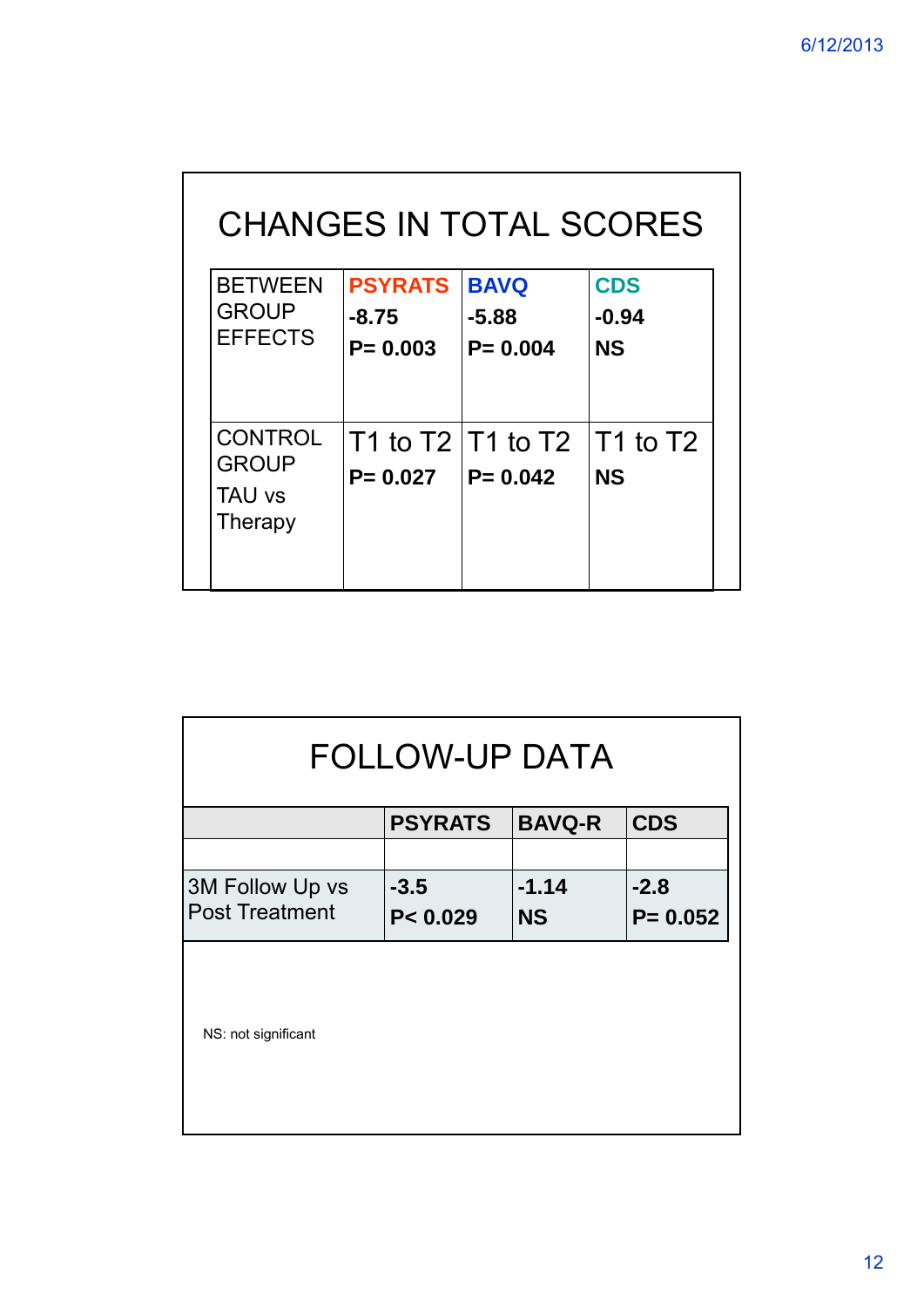### THREE MONTH FOLLOW-UP

- Patients continued to improve : Further significant reduction in PSYRATS
- Significant reduction in Depression score
- Probably due to use of MP3
- The 3 patients whose voices ceased: voices still absent

#### PLANNED SUBSIDARY ANALYSIS

- Reduction in suicidal thoughts P=0.034
- Power calculation based on a reduction of 35% in Omnipotence score
- Reduction in Omnipotence score 29% at end of therapy
- 37.9% at 3 month follow-up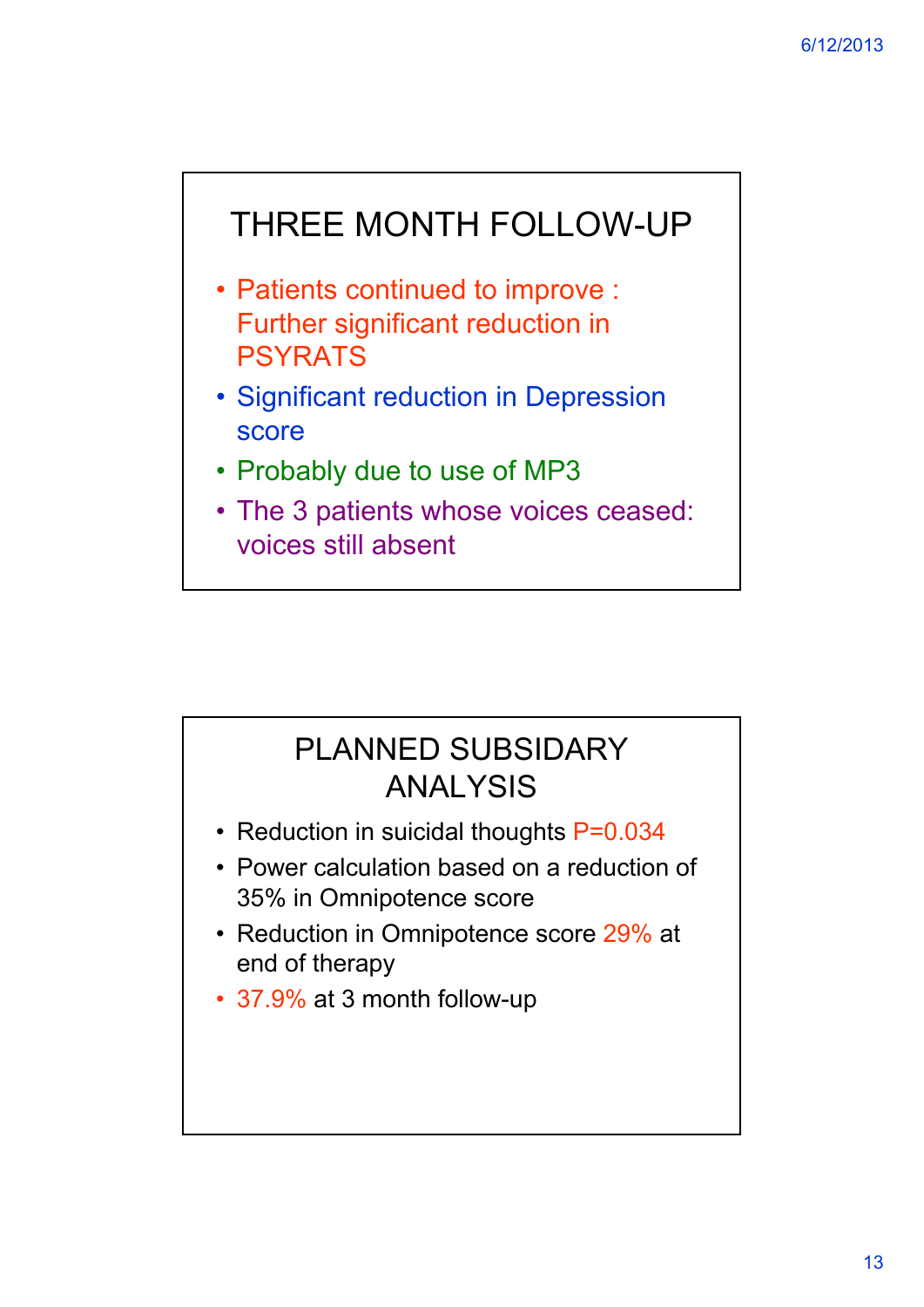

- Validation of the patient's experience
- Patients interact with the avatar as though it is a real person, but since it is their creation they know it cant hurt them
- They learn to stand up to the avatar and take control of it
- This generalises to the persecutory voice leading to a reduction in its perceived omnipotence